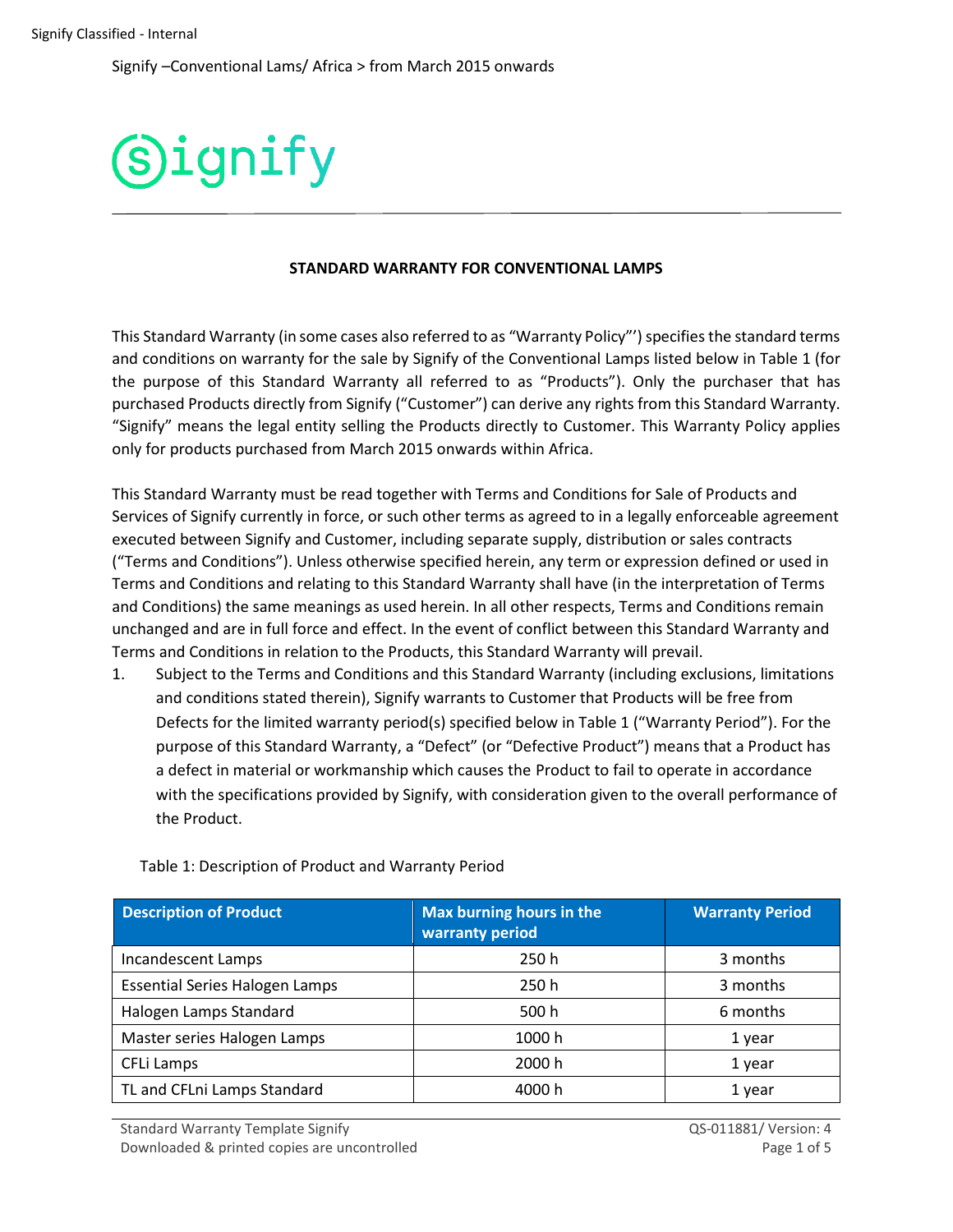| T5 Essential operated on Philips EB-C<br>driver                                                                       | 8000h   | 2 year     |
|-----------------------------------------------------------------------------------------------------------------------|---------|------------|
| MASTER and ALTO TL and CFL ni                                                                                         | 12000 h | 3 year     |
| MASTER TL XTRA and CFL-ni XTRA<br>operated on Philips preheated driver like<br>HF-P or HF-R                           | 16000h  | 4 year     |
| MASTER TL XTREME operated on Philips<br>preheated driver like HF-P or HF-R                                            | 20000 h | 5 year     |
| MASTER TL XTREME operated on HF-P-Xt<br>driver and dimmed no lower than 30%                                           | 32000h  | 8 year     |
| <b>HID Lamps Standard</b>                                                                                             | 4000 h  | 1 year     |
| CDM Elite T and TC operated on Philips<br>gear                                                                        | 8000h   | 2 year     |
| CDM Elite, reflector types operated on<br>Philips gear                                                                | 6000h   | $1.5$ year |
| SON APIA / Xtra / Hg Free                                                                                             | 8000h   | 2 year     |
| CPO-T<br>White<br>90W/140W<br>728<br>(Cosmowhite) operated horizontally on<br>Philips gear (or Signify approved gear) | 8000h   | 2 year     |
| CPO-T White Xtra 45/60W operated<br>horizontally on Philips gear (or Signify<br>approved gear)                        | 12000 h | 3 years    |
| Sports lamps (MHN)                                                                                                    | 500 h   | 1 year     |

Unless confirmed otherwise by Signify, a Warranty Period starts on the earlier of (i) the date of manufacturing plus six (6) months, or (ii) the date of invoice of the Product concerned].

- 2. Signify will have no obligations under this Standard Warranty if Customer is in breach of Customer's payment obligations under Terms and Conditions.
- 3. In order to be entitled to make a valid claim under warranty, Customer shall promptly notify Signify in writing of any alleged Defective Product prior to expiration of the Warranty Period for such Product. Further, the obligations of Signify under this Standard Warranty are subject to the following conditions:
	- 3.1. Customer shall keep proof of purchase for the Product available for inspection;
	- 3.2. Customer shall make claims under this Standard Warranty to Signify promptly and not later than thirty (30) days after discovery, and make available to Signify (or representatives) adequate records of operating history for the Product, at minimum the following information: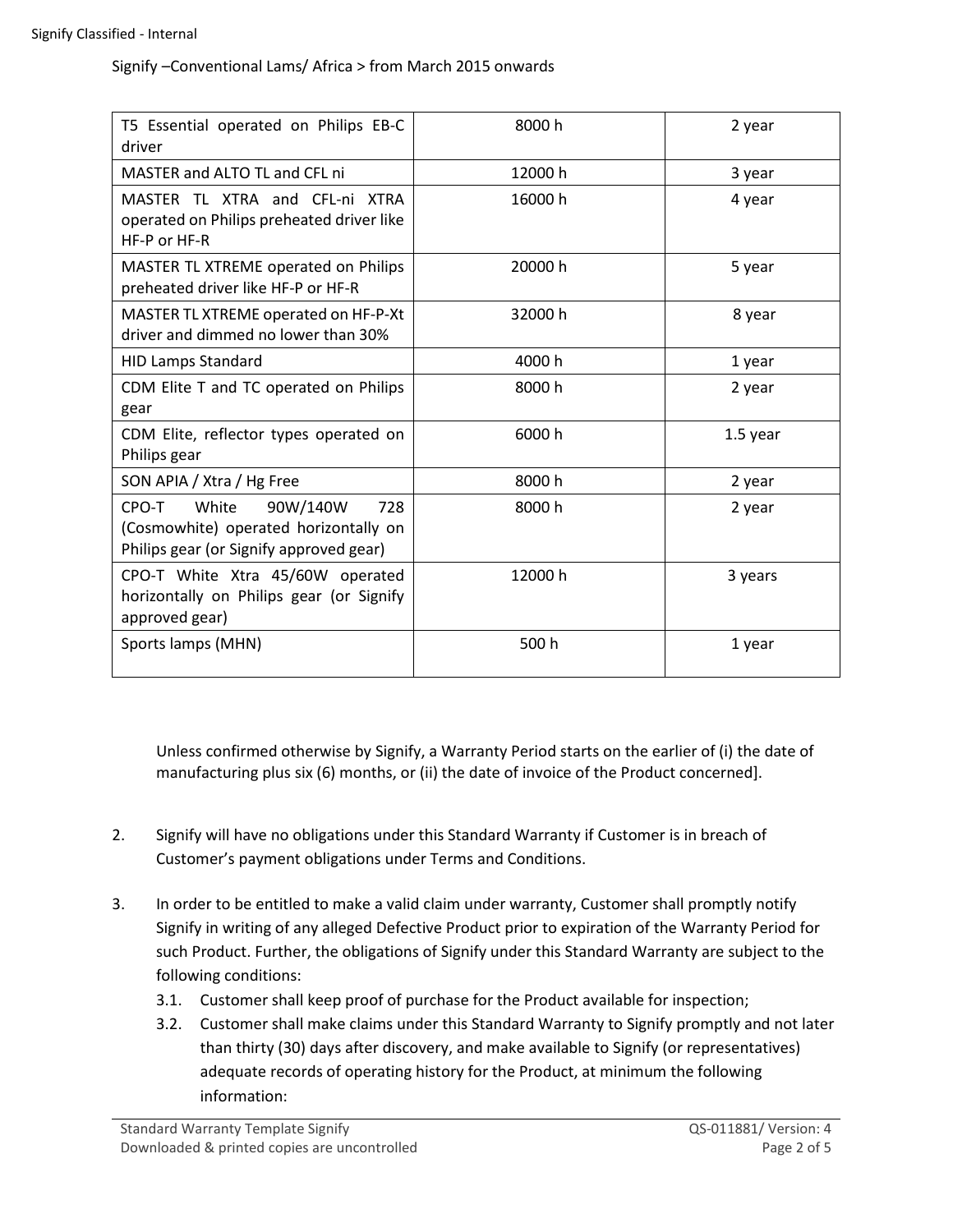- 3.2.1. name and/or type number of the Product;
- 3.2.2. details of the (alleged) Defect, including the number and percentage of failures, and date-code of failure, as applicable;
- 3.2.3. the invoice date and, if performed by Signify, the installation date of the Product; and
- 3.2.4. details of application, location, actual burning hours and number of switching cycles.
- 3.3. Customer shall give a Signify representative on-site access to the Product for which Customer invokes this Standard Warranty, and, on request, send any alleged Defective Product to Signify for analysis.
- 3.4. Customer shall obtain consent from Signify on the specifications of any tests it plans to conduct to determine whether a Defect exists.
- 3.5. Any lawsuit relative to any claims under warranty must be filed within one (1) year of the date of the notification of the claim.
- 4. The obligations of Signify under warranty will be limited, at the option of Signify, to within a reasonable time, either repair or provide a replacement product for the Defective Product, or to an appropriate credit for the purchase price thereof. Repairs, replacements or remedies will not extend or renew the applicable Warranty Period. Signify is entitled at its option to replace the Defective Product(s) covered by warranty with a product that has minor deviations in design and/or specifications which do not affect the functionality of the Product. Signify may charge Customer for the reasonable costs incurred by Signify in relation to an alleged Defect or returned Product(s) that are found not to be a Defect, including for reasonable freight, testing and handling costs.
- 5. (De)mounting, (de)installation, removal and replacement of Products, structures or other parts of Customer's facility, decontamination, and re-installation of (Defect) Products are not covered by the warranty provided hereunder. Customer will be responsible and shall bear the costs for these activities, including costs of access for remedial warranty efforts by Signify.
- 6. Unless otherwise agreed by Signify and Customer in writing, the obligations under warranty by Signify only apply to the Products listed under section 1. Signify does not provide any warranty for any other products, including third party products and products not marked with the PHILIPS trademark or with other trademarks owned by Signify. In respect of software, Signify does not provide any warranty for any software that is not embedded in or delivered with any Products by Signify, even if Signify refers to third party software in its Documentation. The Warranty Period for customized or non-standard Products is one (1) year. Signify does not provide any warranty related to any Defect arising from designs, instructions or specifications supplied by Customer to Signify.
- 7. Signify will have no obligations under this Standard Warranty if the alleged Defect is found to have occurred as a result of any of the following:
	- 7.1. Any Force Majeure events. "Force Majeure" means any circumstances or occurrences beyond the reasonable control of Signify, whether or not foreseeable at the time of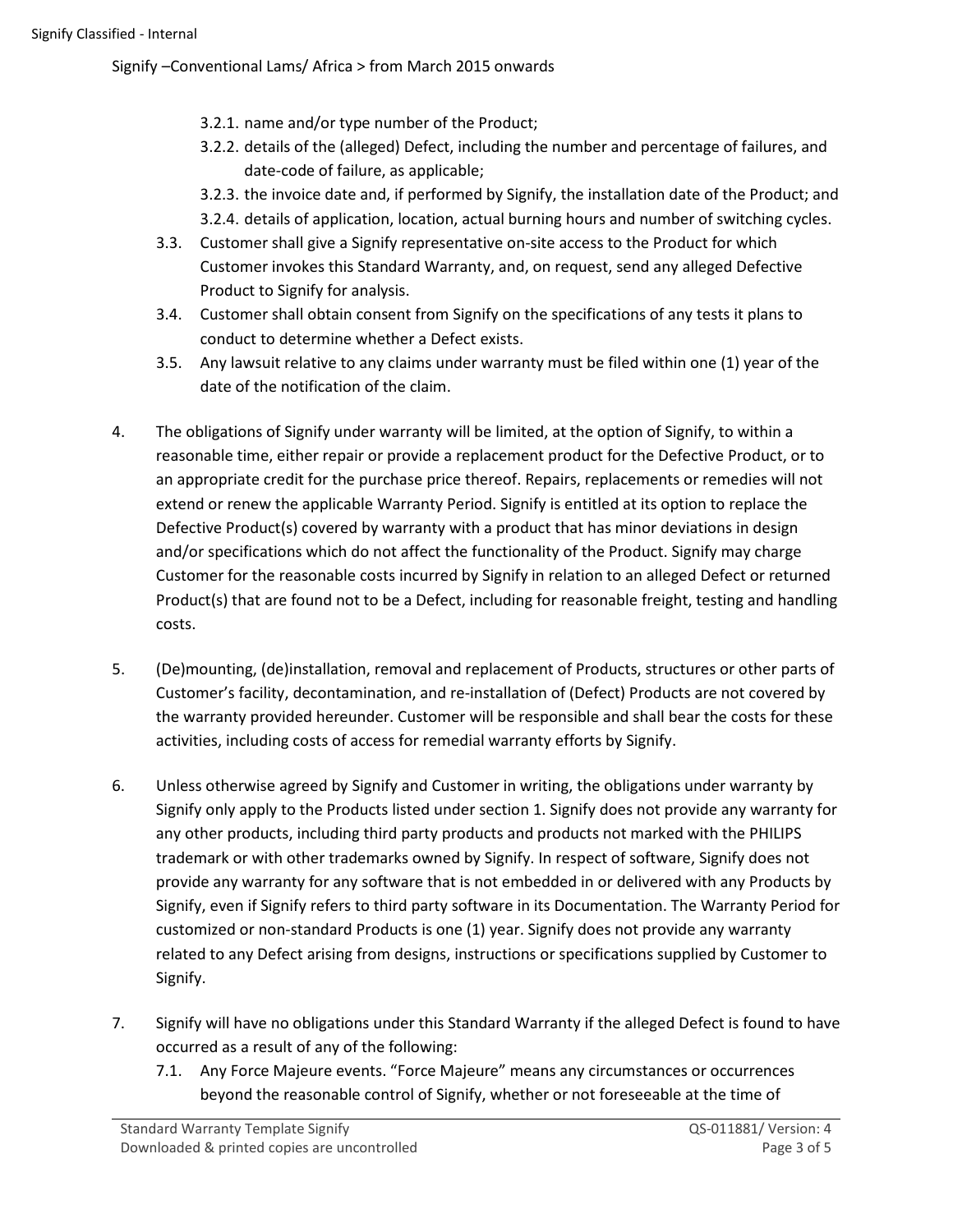concluding the agreement for the sale of the Products, as a result of which Signify cannot reasonably perform or execute its obligations, including, without limitation, acts of God, natural catastrophes including earthquake, lightning, hurricane, typhoon, flooding or volcanic activities or extreme weather conditions, strikes, lock-outs, war, terrorism, political situation, civil unrest, riots, sabotage, vandalism, industry-wide shortages, breakdown of plant or machinery, fault or loss of electricity supply, cyber attacks and hacking or nonperformance by suppliers of Signify or by other third parties on which services rely (including connectivity and communication services);

- 7.2. Electrical supply conditions, including supply spikes, over-voltage/under-voltage and ripple current control systems that are beyond the specified limits of the Products and those set or defined by relevant supply standards for the Product;
- 7.3. Improper wiring, installation, change of settings or maintenance of Products or any other electrical components such as drivers not performed by (or for) Signify;
- 7.4. Failure to adhere to installation, operating (such as specific tolerance on flux and system power), application, maintenance, or environmental instructions or guidelines prescribed by Signify or any other document accompanying the Products, or applicable safety, industry and/or electrical standards or codes;
- 7.5. Failure to use the Products for the purposes for which these have been designed;
- 7.6. Being subject to corrosive environments, excessive wear and tear, neglect, carelessness, accident, abuse, misuse, improper or abnormal use of the Products;
- 7.7. Any attempt at repair, alteration or modification not authorized by Signify in writing;
- 7.8. Usage of LED products not taking the application instructions concerning potential pollution (e.g. VOC and H2S as specified in the product design-in guide) or cleaning into account.
- 8. Customer acknowledges that the purchase price for the Product(s) is based on and reflects a proper allocation of risks and obligations of the parties related to warranty.
- 9. This Standard Warranty, read together with the provisions on warranty in the Terms and Conditions, constitutes the entire agreement regarding warranty for any Defective Products and supersedes all prior statements or communications (oral and written) to Customer regarding the Products. To the fullest extent permitted by law, the warranties contained herein are the only warranties given by Signify with respect to the Products and are given in lieu of all other warranties, whether express or implied, including without limitation warranties of merchantability or fitness for a particular purpose which warranties Signify expressly disclaims. Customer shall not rely on any other information, from Signify or other sources, or generally known (industry) facts, regarding the Products or their performance and/or lifetime. The sole and exclusive remedy for Customer in connection with any Defect will only be as explicitly stated in this Standard Warranty.
- 10. Signify may modify this Standard Warranty from time to time, and any modifications will be effective for all orders placed on or after the effective date of such modification(s).